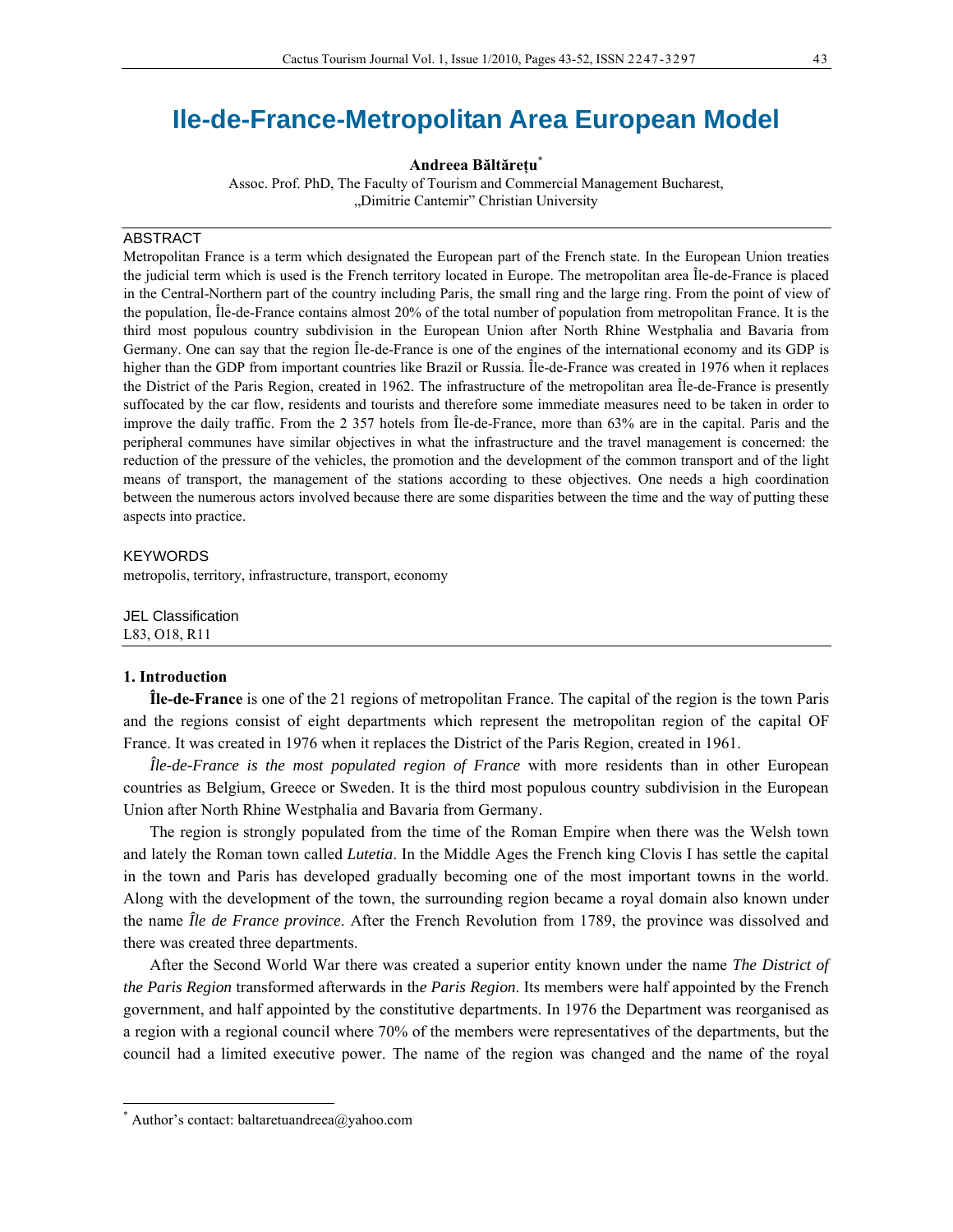province was thus renewed. In 1982, Île de France was transformed into a territorial collectivity with an extended executive power and was led by a directly elected council.



**Figure no. I. The map and the blazon of the metropolitan area Ile – de- France**  Source: www.fr.wikipedia.org

## **2. Paris - Heart Île-de-France**

Paris is a department of France (Parin, 75), a part of the region Île-de-France. Paris is divided into twenty arrondissements (administrative regions). These administrative regions are numbered in a clockwise spiral, with the first arrondissement in the middle of the city.

An overview on the metropolis points out the follwing placement:

- *Cultural area*(Latin town, Montparnasse)*;*
- *Financial and administrative area* (le Defense, Champs Elysees, L'Opera);
- *Residential and luxurious area* (Neuilly, Arrondisssement XVI);
- *Industrial area,* especially around Seine and in other suburbs (Le Bourget).

The central nucleus of the French capital is grouped at the crossroad of the boulevards Saint Michel and Sebastopol. Numerous markets (Place du General de Gaulle, Place de la Concorde, Place de la Bastille), *boulevards* (Avenue Des Champs Elysees, Capucini Boulevard, Montmartre Boulevard, Madelaine Boulevard, L'Avenue de l'Opera etc.) and *famous monuments* give a specific note to this important town.

From the point of view of the surface Paris is situated on the  $113<sup>th</sup>$  place among the communes of metropolitan France.



**Figure no. II. Map, flag and blazon of Paris Source:** www.fr.wikipedia.org

**Paris** *is the capital and the main economic, cultural and political centre of medieval and modern France.* Paris is also related to the revolutions from 1789, 1830, 1848, the Commune from 1871. In the 17<sup>th</sup>-19<sup>th</sup> century the town becomes a cultural metropolis of Europe.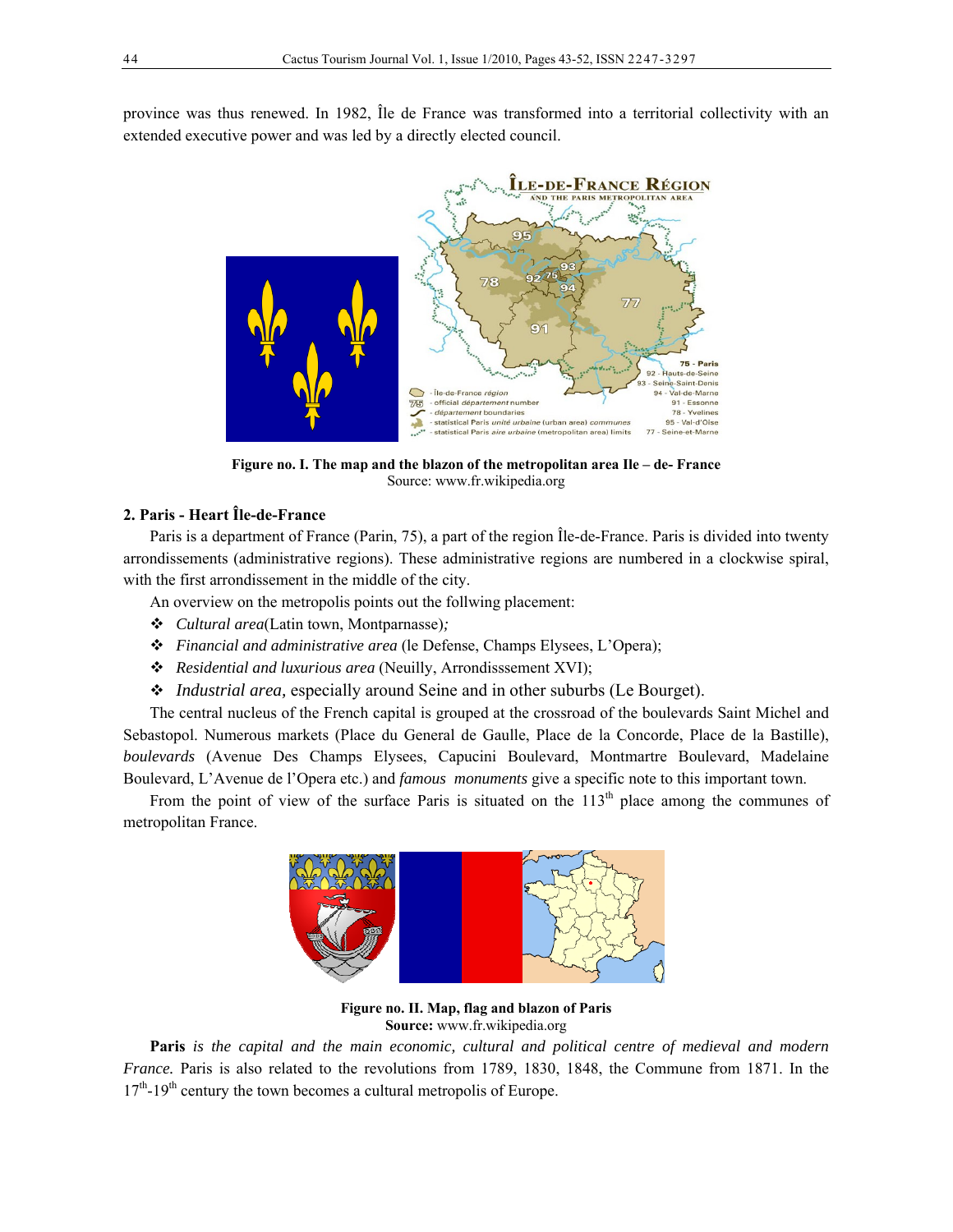Paris concentrates 505 of the commercial and financial activity of the country and more than 25% of the French industry. It is also the larges communication point of the country (in Paris there are 11 main lines and 25 highways), the capital has three international airports and on Siena there is an active traffic of goods (almost 18 millions tonnes a year). Paris is the first cultural and scientific centre: 13 universities, many scientific research institutes, scientific and cultural associations and societies, 48 large libraries, 45 large museums ("Louvre", "Carnavalet", "Musee de I'Art Moderne"), almost 60 theatres.

The sensitive centre of Paris which includes the whole movement of the town is the area around the Opera market. From 1830 it has been called the heart of Paris. In the eve of the revolution, at the crossroads of Richelieu – Drouet with the large boulevards there were the gardens of the town which were the transition from the outskirts of the town to the country landscape. The building of the Opera, the most important monument of this area, also called Palais Garnier because it was built by the architect Charles Garnier, was inaugurated on January  $5<sup>th</sup> 1875$ . The opera is still the most representative example of "Second Empire" style and the largest theatre in the world. Today, one can feel the pulse of the capital in the Opera market. L'Avenue de I'Opera perpendicular with Boulevard des Capucines, a large and agitated roadway, concentrated a large part of the luxurious trade in Paris, but also the headquarters of the largest travel agencies. Champs Elysse is a huge rolling belt which is continuously running. It is enough to take the lift up to the terrace of the Arc de Triomphe and look at it. One can see the movement of the cars. The movement on the two large pavements is more slowly but very dense and with no interruption.

The traffic is stopped two or three times a year for a short moment of solemnity. Crown of flowers are taken to the tomb of the Unknown Soldier, in the Arc de Triomphe were the flame is burning. The people from Paris remember the nightmare of the occupation under Hitler.

Each street from Paris represents a fragment of history. Many houses were the scenes of human earthquakes or of some sad stories. A huge literature, monography, memories, literary writings, guides, albums offer the curious detailed information. This information can be completed by the people from the neighbourhoods; they always answer your questions. This may be tiring for a foreign tourist to concentrate such a tension in a travel.

Paris, divided into 20 arrondissements from 1859 is the only department of Seina which is situated in the middle of a vast agglomeration which represents 905 of the population from Île de France.

The agglomeration from Paris is one of the international metropolises. The Paris agglomeration is divided into 3 departments of the small ring which are in the next vicinity (Val-de-Marne, Hauts-de-Seine, Seine-Saint-Denis), but also of the large ring (Essone, Seine-et-Marne, Val-d'Oise, Yvelines).

#### **3. The economic-demographic evolution**

**Metropolitan France has a surface of** 543 965 km², which represents 805 of the total French territory. At the beginning of 2006, it had a population of 61 044 700 residents which represented 96% of the total.

|                                                                                    | Table no. I    |
|------------------------------------------------------------------------------------|----------------|
| The components of the Metropolitan Area                                            | <b>Surface</b> |
| Île-de-France                                                                      | $(km^2)$       |
| Paris                                                                              | 16,32          |
| Hauts-de-Seine                                                                     | 176            |
| Seine-Saint-Denis                                                                  | 236            |
| Val-de-Marne                                                                       | 245            |
| <b>Small Ring</b>                                                                  | 657            |
| Seine-et-Marne                                                                     | 5915           |
| Yvelines                                                                           | 2284           |
| Essonne                                                                            | 1804           |
| Val d'Oise                                                                         | 1246           |
| <b>Large Ring</b>                                                                  | 11 249         |
| <b>Total Ile-de-France</b>                                                         | 11 922,32      |
| <b>Metropolitan France</b>                                                         | 543 965        |
| Average of the metropolitan area le-de-France in the total metropolitan France (%) | 2.19           |

**The components of the Surface of the Metropolitan Area Île-de-France** 

**Source:** processed according to www.fr.wikipedia.org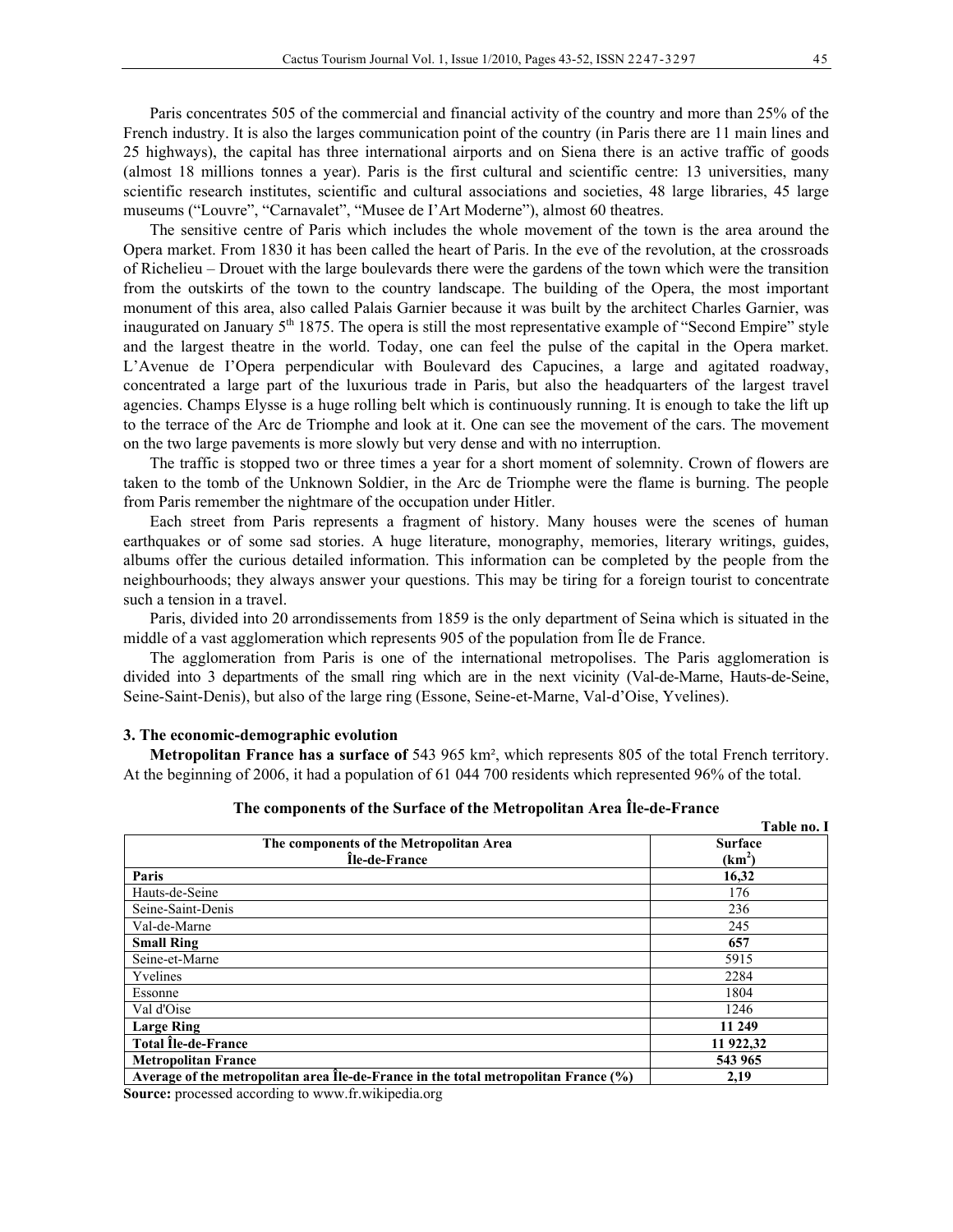The surface of the metropolitan area Ile-de-France represents only 2% of the total surface of metropolitan France.



**Figure no. III. Surface of the component territorial units of the metropolitan area Île-de-France** 

One can notice that from the three major territorial-administrative units of the metropolitan Area Île-de-France, Paris has the smallest surface and the Large Ring the largest. In the case of the Small Ring, the department Val-de-Marne has the largest surface $(245 \text{ km}^2)$  and in the case of the large ring Seine-et-Marne  $(5915 \text{ km}^2)$ .

| <b>Departments</b>                  | Population on January 1st |      |               |               |               |               |               |               |
|-------------------------------------|---------------------------|------|---------------|---------------|---------------|---------------|---------------|---------------|
|                                     | 1999                      | $\%$ | 2005          | $\frac{0}{0}$ | 2015          | $\frac{0}{0}$ | 2030          | $\frac{0}{0}$ |
| Paris                               | 2 124 000                 | 19,5 | 2 154 000     | 18,7          | 2 038 000     | 17,5          | 1918 000      | 15,9          |
| Hauts-de-Seine                      | 1 427 000                 | 13,0 | 1 5 1 7 0 0 0 | 13,3          | 1439000       | 12,4          | 1 434 000     | 11.9          |
| Seine-Saint-Denis                   | 1 3 8 1 0 0 0             | 12,6 | 1 459 000     | 12,8          | 1 408 000     | 12,1          | 1 398 000     | 11.6          |
| Val-de-Marne                        | 1 225 000                 | 11,2 | 1 279 000     | 11,3          | 1 229 000     | 10.6          | 201 000       | 9,8           |
| <b>Small Ring</b>                   | 4 033 000                 | 36,8 | 4 255 000     | 37,4          | 4 076 000     | 35,1          | 4 033 000     | 33,3          |
| Seine-et-Marne                      | 1 192 000                 | 10,8 | 1 260 000     | 11,1          | 1 540 000     | 13,2          | 1 908 000     | 15,8          |
| Yvelines                            | 1 352 000                 | 12,4 | 1 395 000     | 12,3          | 1461000       | 12,6          | 1 5 1 7 0 0 0 | 12,5          |
| Essonne                             | 1 133 000                 | 10,4 | 1 188 000     | 10,4          | 1 245 000     | 10.7          | 1 3 1 3 0 0 0 | 10.9          |
| Val d'Oise                          | 1 104 000                 | 10,1 | 1 148 000     | 10,1          | 1 269 000     | 10.9          | 1 407 000     | 11,6          |
| <b>Large Ring</b>                   | 4781 000                  | 43,7 | 4 991 000     | 43.9          | 5 5 1 5 0 0 0 | 47.4          | 6 145 000     | 50,8          |
| <b>Total Ile-de-France</b>          | 10 938 000                | 100  | 11 370 000    | 100           | 11 629 000    | 100           | 12 096 000    | 100           |
| <b>Total metropolitan</b><br>France | 58 497 000                |      | 60 561 200    |               | 61 975 000    |               | 63 927 000    |               |

**The evolution and the prediction of population in the metropolitan area Île-de-France** 

**Table no. II**

**Source:** processed according to Ile-de-France à la page, INSEE, Paris

In the analysed period (1999-2030), the population from the metropolitan area Île-de-France represented almost 19% of the total of metropolitan France. One can also notice at the level of 2005, that the Large Ring represents 43,9% of the total of population Île-de-France, the Small Ring, 37,4% and Paris, 18,7%.

**In the period 1999-2005**, **the total population from Île-de-France** registered a growing tendency from 10 938 000 residents to 11 370 000 residents. The predictions show a growing trend. One can also see that the population from Paris will be reduced with 206 000 people in 2030 as opposed to 1999. In the Small Ring the evolution for the population is constant and in the Large Ring we meet the highest rate of growth in the period 1999-2030, respectively a plus of 1 364 000 residents.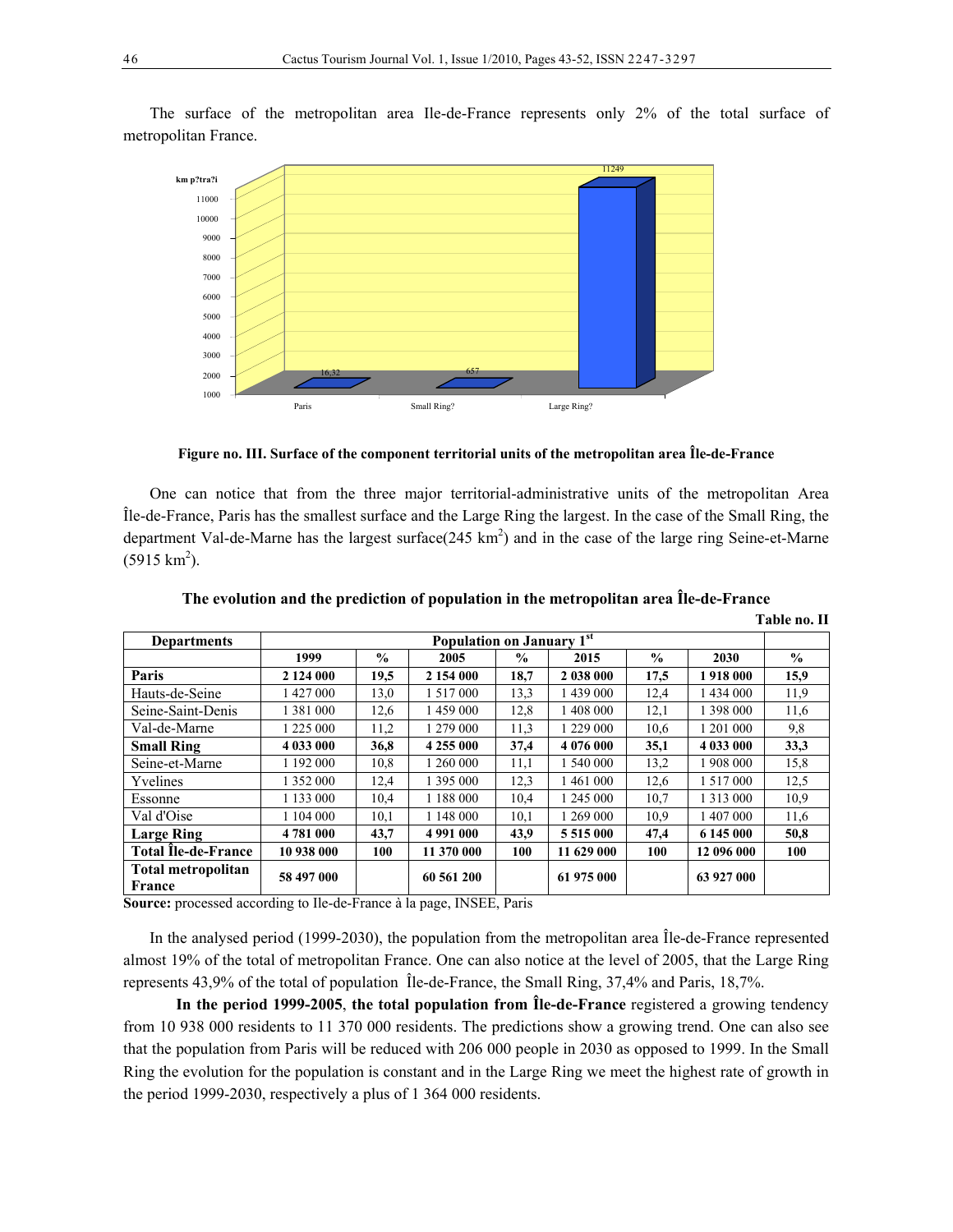

**Figure no. IV. The evolution of the number of residents from the three departments of the metropolitan area Île-de-France, in the period 1999-2030** 

The population is registering a tendency of stability. Most of the people from Paris are not born in Paris and that is why after retirement they go back to their places of origin or leave for the South of France. In consequence, Paris is the town with the lowest rate of mortality. For the same reason, the population of Paris is active in spite of a high unemployment rate of 12%. The level of population density is the highest in France but also the most varied according to arrondissement (from the lowest 10 000 residents/km<sup>2</sup> in the first arrondissement to the highest 40 000 residents/ $km^2$ ).

One can say that the region *Île-de-France* is one of the engines of the international economy. One can say that the region Île-de-France is one of the engines of the international economy and its GDP is higher than the GDP from important countries like Brazil or Russia. If this region was a separate country it would be on the  $15<sup>th</sup>$  place in the top of the World Bank from that year. Although from the point of view of the population is only the 20<sup>th</sup> metropolis of the world, from the point of view of the GDP is only the 5<sup>th</sup> after Tokyo, New York, Los Angeles and Osaka-Kobe-Kyoto, on the same place with London. Although it has suffered a strong deindustrialization, this region is still the most important industrial region from France with more than 650.000 employees. A large number of companies and French and international corporations have their headquarters in this region. One cannot ignore the fact that Paris is the most visited town in the world, and almost 4% of the population is employed in tourism.

The Paris metropolis is *the most important economic centre* from France, concentrating a fourth of the industrial activities and more than 50% of the commercial and financial activities of the country. In the *industrial field* Paris is known through the companies which produce cars, airplanes, electronics, petrochemistry, cosmetics, medicines, textile goods and food products. The industrial areas are found on the outskirts of the Large Paris (region Siena, Le Bourget, etc.). Well-known are the car brands Renault, Citroen, Simca, the airplane Airbus or the cosmetic products which made this town famous through the quality and the special style of these goods.

In the financial field, more than 40 important banks have their headquarters here starting with the Bank of France (1800), the Bank Rotschild etc., the Paris stock (the third important after those from New York and London).

**The infrastructure of the metropolitan area Île-de-France** is presently suffocated by the flow of cars, residents and tourists, and therefore one has to take immediate measures in order to make the daily traffic easier.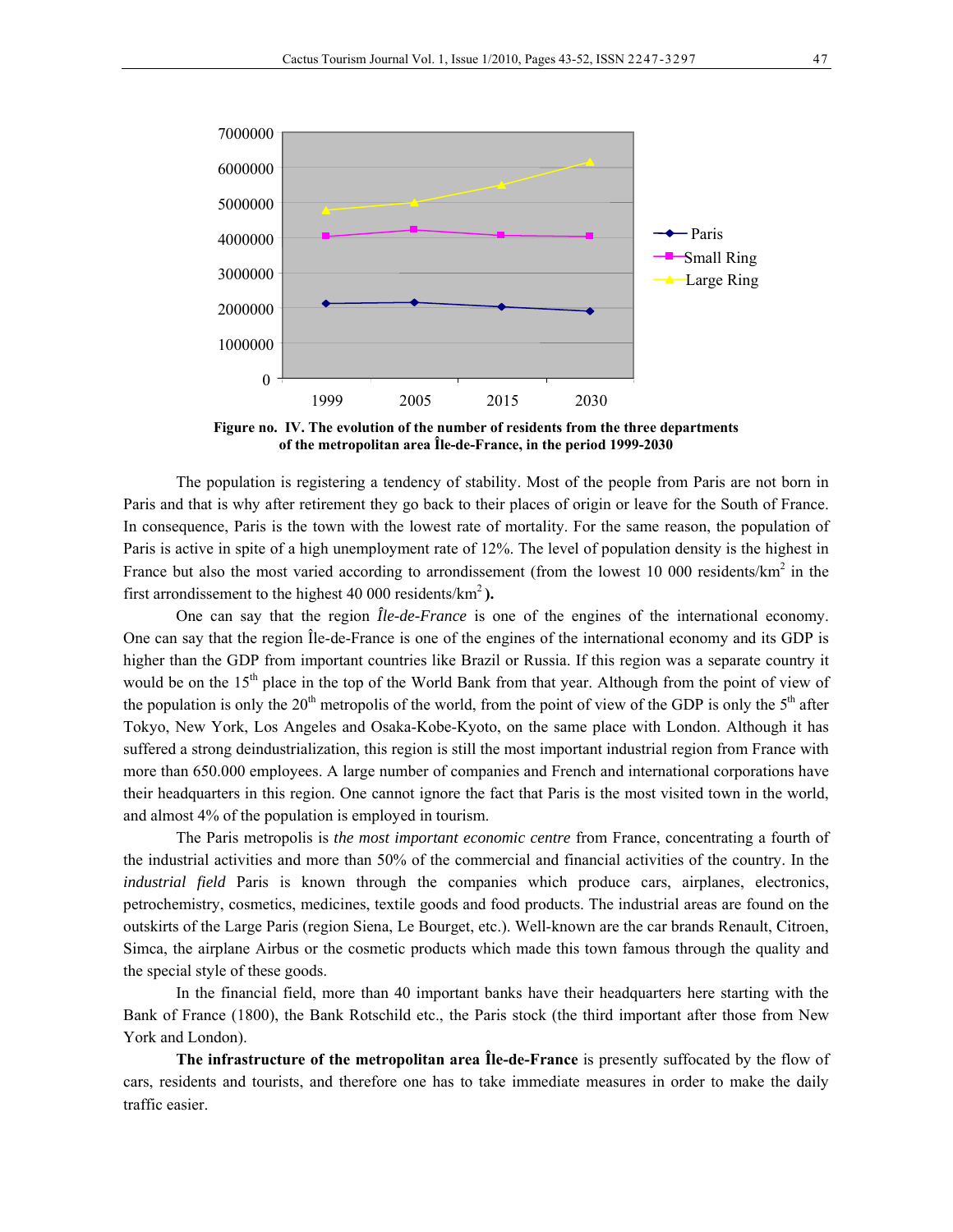#### **4. Analysis of the structure and dynamics of the technical-material basis and of the tourism flow**

**The National Institute for Statistics and Economic Studies from France** offers statistical information regarding the following ways and categories of accommodation units: tourism residencies and similar accommodation units, hotels, holiday villages, camping places.

These statistics also include the inns for young people (which are less numerous), villas and apartments offered for the tourists in transit, rural villages, accommodation rooms at local residents (for which there are no accepted classification procedures, only a voluntary certification) etc, without offering concrete information about the number of beds, evolution etc.

In France the accommodation units are classified from the point of view of the degree of comfort from one star to four stars or four stars luxurious. The statistics also include the unclassified units where the degree of comfort has zero stars.

|               |               |                                            |               |               |               |                                           |               |        |               |               | Table no. III |
|---------------|---------------|--------------------------------------------|---------------|---------------|---------------|-------------------------------------------|---------------|--------|---------------|---------------|---------------|
|               |               |                                            |               |               |               | Number of hotels on categories of comfort |               |        |               |               |               |
| $0*$          | $1*$          |                                            | $2*$          |               | $3*$          |                                           | $4* - 4*$ lux |        | <b>Total</b>  |               |               |
| <b>Number</b> | $\frac{0}{0}$ | Number                                     | $\frac{6}{9}$ | <b>Number</b> | $\frac{6}{9}$ | Number                                    | $\frac{6}{9}$ | Number | $\frac{6}{9}$ | <b>Number</b> | $\%$          |
|               | 2003          |                                            |               |               |               |                                           |               |        |               |               |               |
| 299           | 9,6           | 210                                        | 8,8           | 991           | 41,7          | 765                                       | 32,2          | 182    | 7,7           | 2377          | 100           |
|               | 2004          |                                            |               |               |               |                                           |               |        |               |               |               |
| 227           | 9,6           | 205                                        | 8,7           | 967           | 41,0          | 770                                       | 32,7          | 188    | 8,0           | 2357          | 100           |
|               | 2005          |                                            |               |               |               |                                           |               |        |               |               |               |
| 242           | 10,3          | 196                                        | 8,3           | 951           | 40,4          | 768                                       | 32,6          | 198    | 8.4           | 2355          | 100           |
| 2006          |               |                                            |               |               |               |                                           |               |        |               |               |               |
| 242           | 10,3          | 189                                        | 8,0           | 942           | 40,1          | 773                                       | 32,9          | 206    | 8,8           | 2352          | 100           |
|               |               | Course processed according to unusuance fr |               |               |               |                                           |               |        |               |               |               |

**The distribution of the hotels from Île-de-France on categories of comfort in the period 2003-2006** 

**Source:** processed according to www.insee.fr

In the period 2003-2006, the zero stars hotels from Île-de-France registered a decreasing trend with 57 units, the one stars hotels with 21 units and the three stars with 49 units.



**Figure no. V. The average of the number of hotels on categories of comfort from Ile-de-France, in 2003 and2006**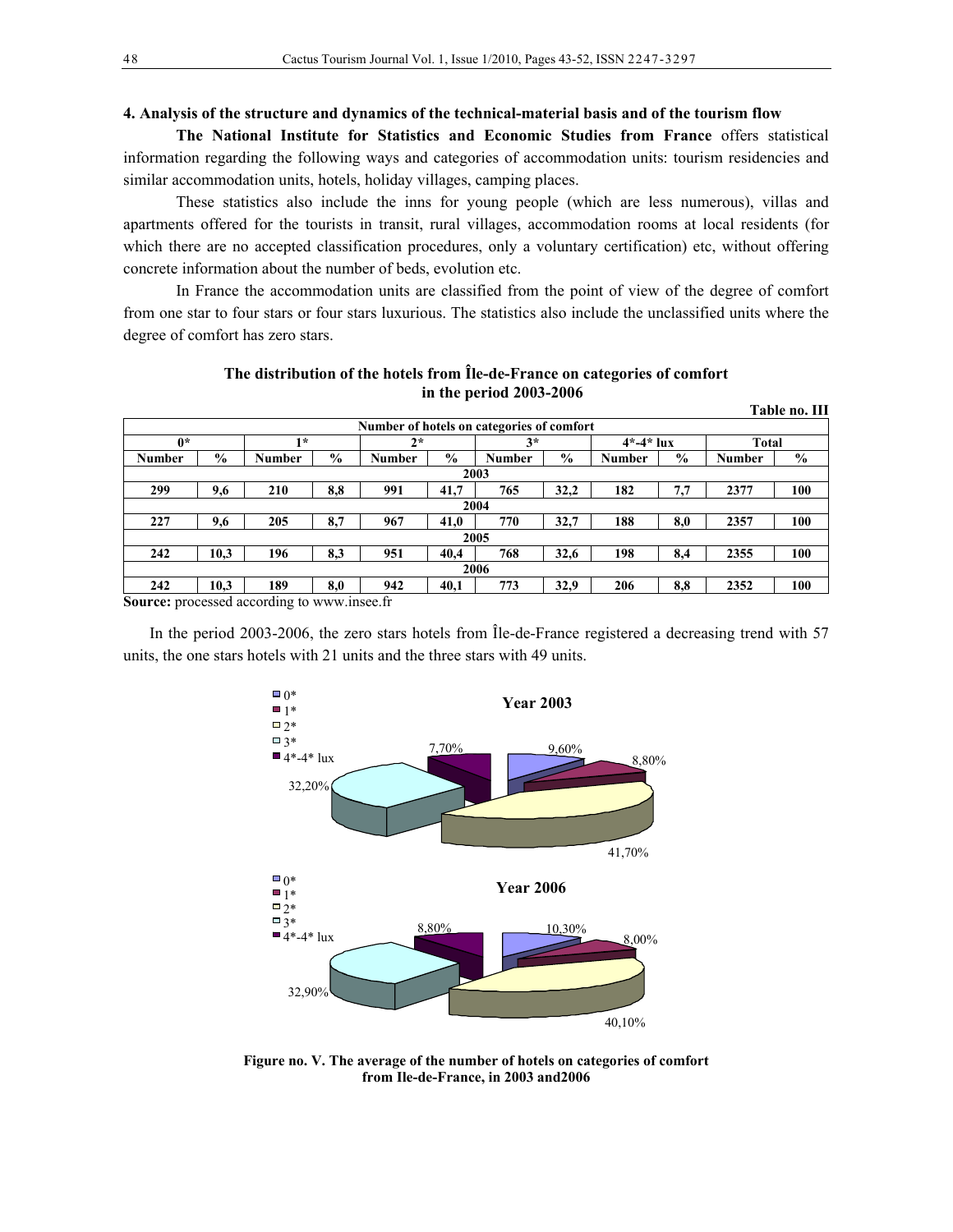In Île-de-France, the largest number of hotels is in the category two stars which represent 40% of the total. It is followed by three stars (32,8%) which together with the two stars represent a majority of,8%. The highest number of units belongs to the one star with 8,0%.



**in Ile-de-France and Paris in 2006**

In the case of Paris the situation is similar in the sense that the number of two and three stars hotels represent 77,6 % of the total.

|       | Table no. IV         |
|-------|----------------------|
| Years | Degree of occupation |
|       | $(\%)$               |
| 2003  | 67,4                 |
| 2004  | 67.9                 |
| 2005  | 58,1                 |
| 2006  | 72,0                 |

**The degree of occupation from Île-de-France in the period 2003-2006** 

**Source:** www.insee.fr

**Number of hotels**

The degree of occupation of the accommodation capacities from the metropolitan area Île-de-France registered a growing trend in the period 2003-2006 from 67,4% to 72,0%, with a reduction in 2005 as opposed to 2004 from 67,9% to 58,1%.

### **Incomes accommodations and average stay in the hotels from Île-de-France, in the period 2003-2006**

|                              |        |         |              |                       |         |              |        | Table no. V |
|------------------------------|--------|---------|--------------|-----------------------|---------|--------------|--------|-------------|
| <b>Accommodated tourists</b> |        |         |              | <b>Accommodations</b> |         | Average stay |        |             |
| <b>Total</b>                 | French | Foreign | <b>Total</b> | Foreign<br>French     |         | <b>Total</b> | French | Foreign     |
|                              | 2003   |         |              |                       |         |              |        |             |
| 323 325                      | 56 011 | 267315  | 999 458      | 185 438               | 814 020 | 3,0          | 3,3    | 3,0         |
|                              | 2004   |         |              |                       |         |              |        |             |
| 305 455                      | 53 399 | 252 056 | 028 864      | 180 152               | 848712  | 3,3          | 3,3    | 3,3         |
| 2005                         |        |         |              |                       |         |              |        |             |
| 331 018                      | 63 082 | 267936  | 085 253      | 218 118               | 867 136 | 3,2          | 3,4    | 3,2         |
| 2006                         |        |         |              |                       |         |              |        |             |
| 393 607                      | 94 392 | 299 216 | 124 689      | 239 357               | 885 332 | 2,8          | 2,5    | 2,9         |

**Source:** processed according to www.insee.fr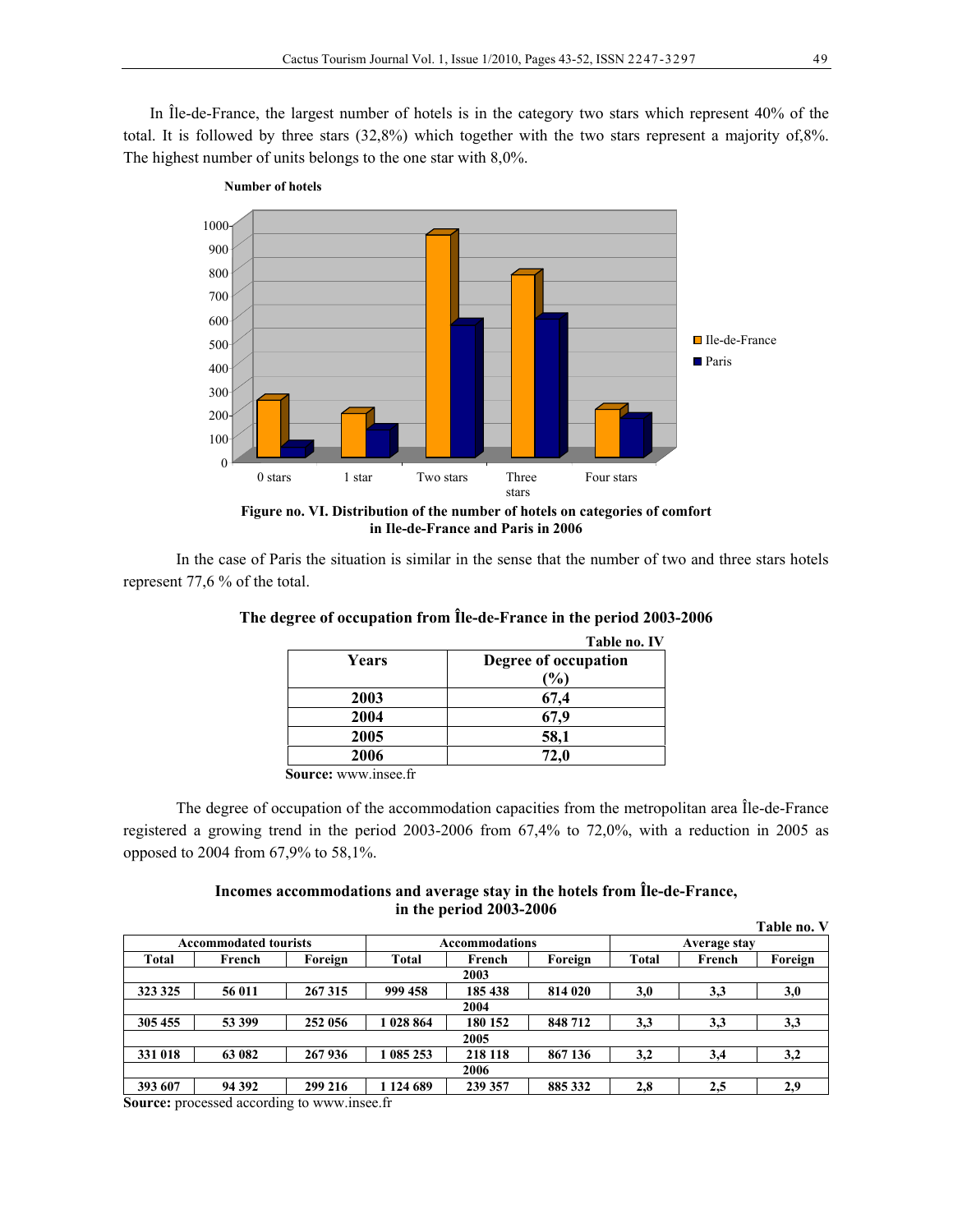One can notice that in the hotels from Île-de-France, most of the tourists are foreign, and they register a growth tendency in the period 2003-2006.



**Figure no. VII. The evolution of the number of tourists accommodated in the hotels from Ile-de-France, in the period 2003-2006**

The average stay is of three days for both categories of tourists, French and foreign. The average stay in Paris is of 2,2 days, value justified by the business tourism and the cultural tourism, the urban jam does not attract the tourists.

|                                    | Table no. VI                            |
|------------------------------------|-----------------------------------------|
| <b>Sights</b>                      | <b>Number of visitors</b><br>(millions) |
| Nôtre-Dame Cathedral               | 13 000                                  |
| Disneyland and Walt Disney studios | 12 300                                  |
| Sacré coeur de Montmartre          | 8 0 0 0                                 |
| Louvre museum                      | 7 5 3 3                                 |
| Eiffel Tower                       | 6428                                    |
| Pompidou Centre                    | 5 3 4 1                                 |
| Versailles Domain                  | 3447                                    |
| The town of science and industry   | 3 1 8 6                                 |
| d'Orsay museum                     | 2929                                    |
| Arc de Triomphe                    | 1 2 5 5                                 |
| Natural History Museum             | 1 2 3 7                                 |

**The main sights visited by the tourists in Île-de-France, in 2005** 

**Source:** Ile-de-France. Faits et chiffre, INSEE, August 2006, Paris

The tourism sights preferred by the tourists who are visiting Ile-de-France in their order Nôtre-Dame Cathedral, Disneyland and Walt Disney studios and Sacré coeur de Montmartre. The less visited is the Natural History Museum

#### **5. Development perspectives**

The heart of the urban agglomeration, Paris is a movement basin with specific problems. 90% of the travels with common transport from the region Île-de-France are related to this dense region and the work-job travels are not dominant from a statistic point of view. So, 800.000 persons are travelling daily from the peripheral areas of Paris to the capital in order to work, while 300.000 of residents which are 1/3 of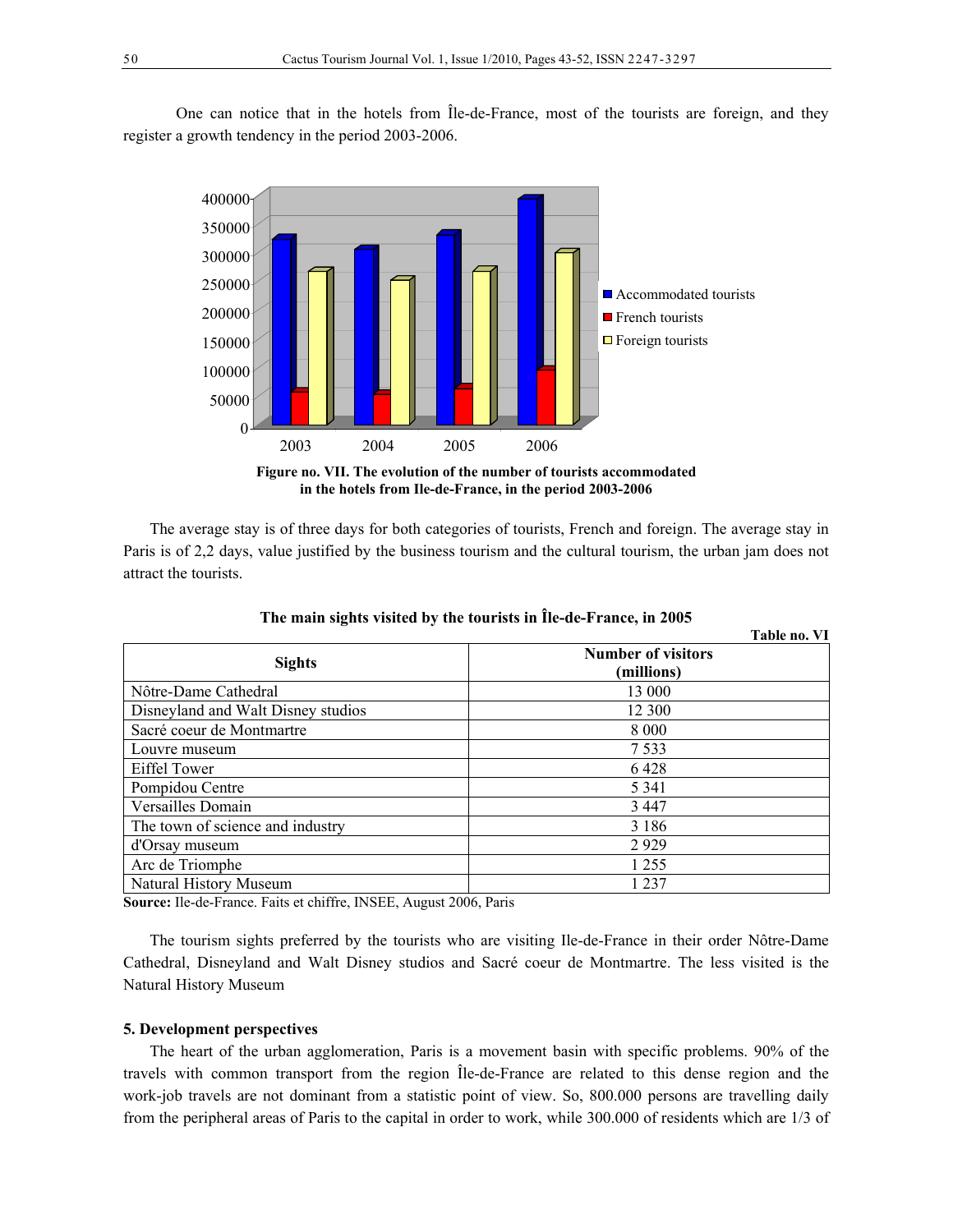the employed population from Paris work outside Paris in La Défence, Plaine-Saint-Denis, Roissy etc. In consequence the authorities from Paris will put a plan into practice which should signal the roads, the stations etc., all these having an impact on the agglomeration from Paris.

Paris represents a particular form of lifestyle due to the large number of people who were not born in Paris and are using the town for various reasons as labor, relaxation, culture, familial relations and other activities. This daily aspect has a considerable impact on the town and on the way of travelling.

It was recently adopted a proactive policy of encouraging the development of the economic activities outside the Paris region and of relocating the activities far away from the capital. This involves support in order to cover the costs for the relocation of the companies and of their personnel. France and Greece are the only countries which encourage the economic development outside their capital cities which are much too crowded.

The importance "*of relocating the economic activity in the national territory*" as a regional policy instrument was also diminished in the last decade at the same time with the reduction in the share of the state ownership on many activities. The privatisation on a large scale, especially of the enterprises from the processing sector, which were once held by the state has led to the elimination of the decisions of the government regarding their investments.

Paris is one of the most populated region in the European Union and the second largest metropolitan area in Europe (after Moscow and London), being on the  $20<sup>th</sup>$  place in the top of the metropolitan areas with the largest population in the world.

The cohesion of the region is provided by a network of public transport which is extremely developed.

Île-de-France benefits from a large number of common transport networks, which are very good from a qualitative point of view but are presently not sufficient. A resident from the Small Ring needs, in average, three quarters of an hour to move from his working place, while a resident from Paris only a quarter of an hour. The largest part of the transport lines stop on the gates of Paris forcing the travellers to look for corresponding ways of transport which complicates the connections between Paris and the neighbouring areas.

In Paris, the total number of subway and express lines are over-saturated at the rush hours. The radial structure of the network increases the impact of these dysfunctional issues on the hyper-centre.

The polluting emissions are concentrated on Paris, which includes a large part of the traffic from Île-de-France.

The plan of the urban travels from Île-de-France has three major objectives:

- 1. the reduction of the car traffic so one can distinguish between crowded areas and common transport;
- 2. the growth of the share of common transport;
- 3. the facilitation of the pedestrian walks and of the bicycle movements as a way of urban transport in all the capitals of the world.

## **The authorities of the metropolitan area Île-de-France propose the following for the period 2007-2013:**

- the reduction with 3% of the car traffic in Île-de-France (cars/km), with 5% in Paris, in the Small Ring and between Paris and other departments with cu 2% for intern travels from the Large Rind and between Paris and the Large Ring. The car travels will be reduced with 85% from the number of specific travels from the Large Ring.
- a 2% growth of the use of the collective jeans of transport. Their share has to overcome one third of the travels from domicile to work and domicile to school.
- a 10% growth of the market share in the case of the travels domicile-school and less than one kilometre;
- doubling the number of travels by bicycle;